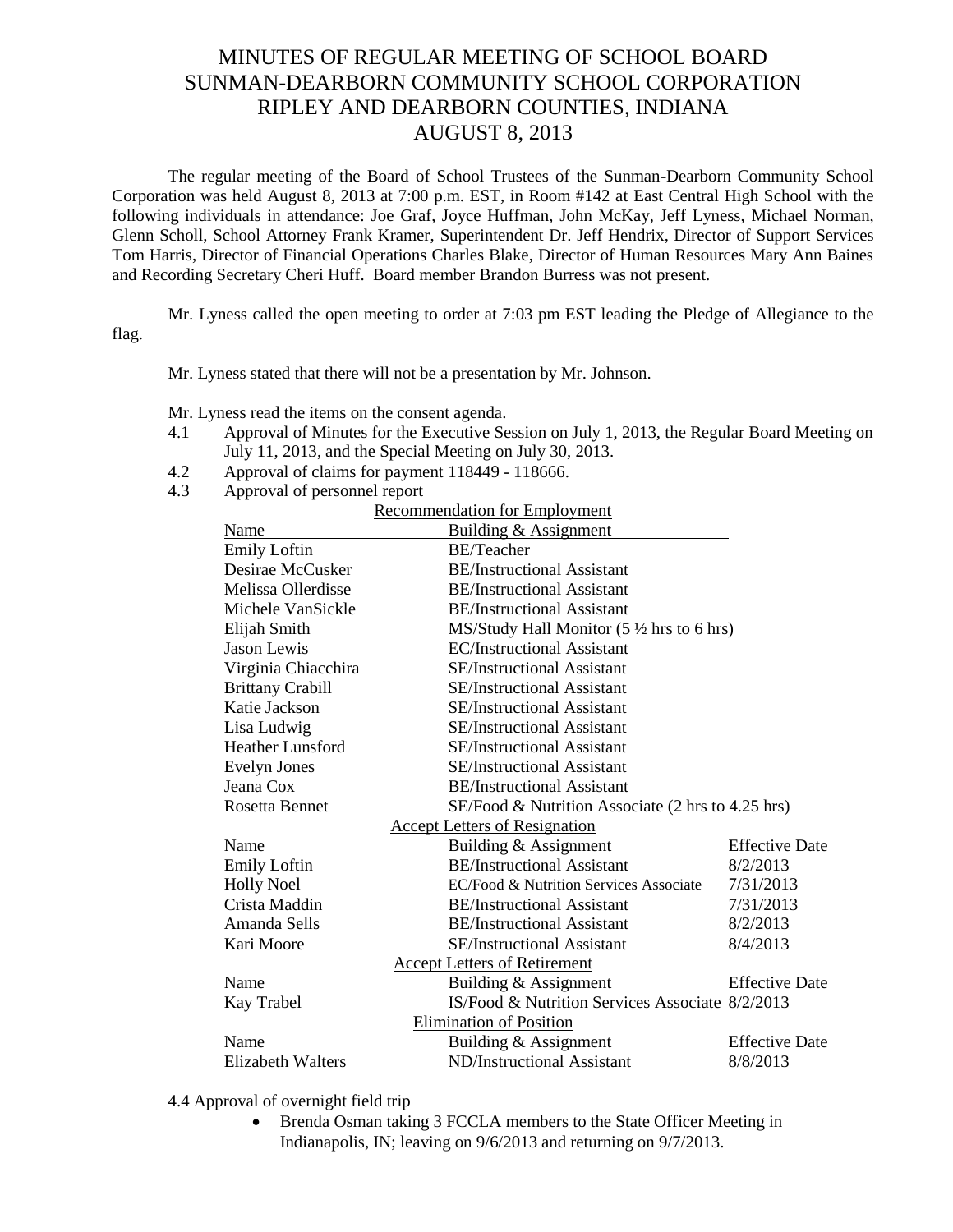Mr. Lyness asked if the Board would like any items broken out individually.

Dr. Hendrix recommended that the Board approve with one motion and one vote Consent Agenda items 4.1 through and including 4.4 as presented.

Mr. Norman made a motion, seconded by Mr. Graf, to approve consent agenda items 4.1 through and including 4.3. The motion carried by voice vote.

Mr. Lyness moved to Action Items.

Mr. Blake presented information to the Board on the 2014 Budget. He discussed issues, terminology, the budget calendar, assumptions made in preparing the budget, assessed value history, budget and levy estimates, and rate comparisons. With there being no questions, Mr. Blake recommended that the Board approve permission for him to advertise the 2014 Budget.

Mr. Scholl made a made a motion, seconded by Mrs. Huffman, to approve permission to advertise the 2014 Budget. The motion carried by voice vote.

Mrs. Baines recommended that the Board approve the revision of Board Policy 8400 as it was read at the July 11, 2013 meeting.

Mr. Graf made a motion, seconded by Mr. Norman, to approve the revision of Board Policy 8400 as recommended. The motion carried by voice vote.

Dr. Hendrix reminded the Board of the presentation by Mr. Stonefield in regards to the East Central Athletic Hall of Fame at the July 11, 2013 meeting and recommended that the Board approve the creation of the Hall of Fame.

Mr. Norman made a motion, seconded by Mr. Scholl, to approve the creation of the East Central Athletic Hall of Fame. The motion carried by voice vote.

Dr. Hendrix recommended that the Board approve the Middle School Bullying survey as presented in their board packet.

Mr. Scholl made a motion, seconded by Mr. Norman, to approve the Middle School Bullying survey. Mr. Norman asked how the survey will be given. Mrs. Baudendistel answered that it will be on their website and also available in their parent resource center. The motion carried by voice vote.

Mr. Lyness recognized Mr. Harris.

Mr. Harris updated the Board on summer projects and the results of the "group cleaning" that took place in all of the buildings for the first time this summer. He reported that an article on his custodians, along with a group picture, was featured in the local newspaper. He shared that buses are overcrowded, but that is a good thing, and he is working on moving some students around. He thanked the Principals for their help with bussing issues. He mentioned that the Dearborn County Safety Commission is meeting next week, there will be an A.L.I.C.E. training in Indianapolis on September 4 and 5, and finally, that Bonnie Kelly is working on getting us part of the \$20 million grant that the State has secured for school safety.

Mr. Lyness added that the drainage at the playground at North Dearborn looks like it is doing what we needed it to do.

Mr. Lyness recognized Mr. Blake.

Mr. Blake introduced Olivia Scardina, the new Director of Food and Nutrition Services, to the Board.

Mr. Blake reviewed the Financial Report for July 2013.